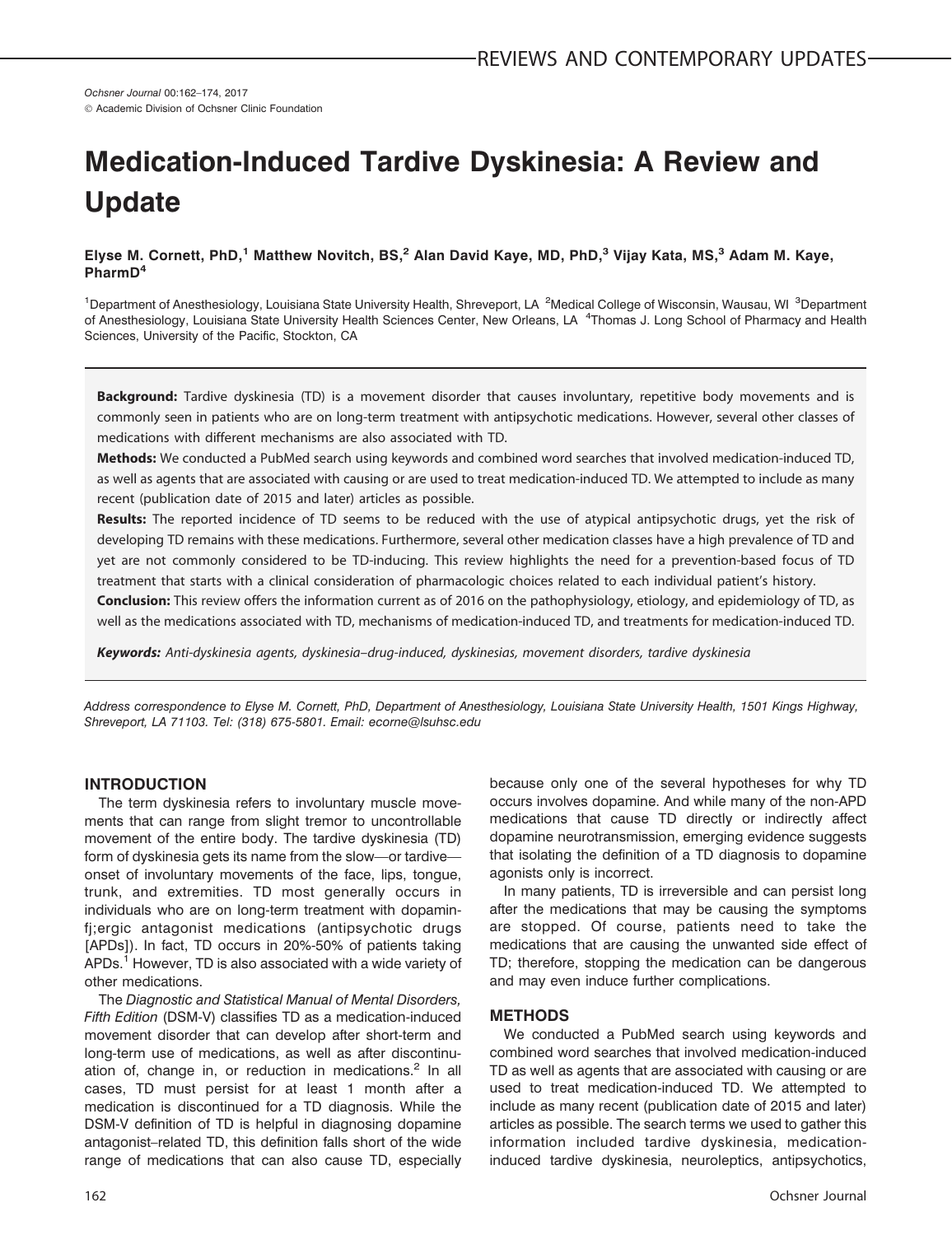typical antipsychotics, atypical antipsychotics, antiemetics, anticholinergics, antidepressants, anticonvulsants, antihistamines, antiparkinson agents, stimulants, anxiolytics, biogenic amines, mood stabilizers, oral contraceptives, incidence, prevalence, dopamine, oxidative stress, pharmacokinetic, genetic polymorphisms, gastroparesis, history, case study, epidemiology, pathophysiology, etiology, prevention, and treatment. In this review based on our literature search, we discuss the pathophysiology and epidemiology of TD, medications that can induce TD, possible solutions for preventing TD, and treatments for managing TD and for managing TD symptoms while a patient is concurrently taking an APD.

## PATHOPHYSIOLOGY

The pathophysiology of TD lacks a universally accepted theory and mechanism. Several hypotheses have been proposed that include prolonged blockade of postsynaptic dopamine receptors leading to dopamine receptor supersensitivity, gamma-aminobutyric acid (GABA) depletion, cholinergic deficiency, oxidative stress, altered synaptic plasticity, neurotoxicity, and defective neuroadaptive signal $ing.<sup>3</sup>$ 

With regard to the dopamine hypothesis, chronic dopamine blockade can result in upregulation of dopamine receptor responsiveness that can result in an exaggerated response of the postsynaptic dopamine receptors to dopamine. With regard to the oxidative stress hypothesis, antidepressants block dopamine receptors, increasing dopamine synthesis and metabolism. The result of increased dopamine metabolism is an increase in the production of free radicals. Monoamine oxidase, the enzyme that metabolizes dopamine, and dopamine itself can cause lipid peroxidation and the alteration of antioxidant enzymes which can lead to cell death. The basal ganglia, subcortical nuclei comprised of several brain regions including the striatum and substantia nigra, are highly innervated by dopamine neurons and are therefore especially at risk for oxidative stress and the occurrence of TD.<sup>4</sup> Evidence also suggests that APDs and their metabolites may be directly toxic to neurons through oxidative stress.<sup>5</sup> However, a 2011 review of clinical studies suggests that the relationship between toxic metabolites of APDs and TD is still unclear.<sup>6</sup>

#### Genetic Pathophysiology

Evidence suggests a genetic predisposition to  $TD_i^{7,8}$ however, many of these findings have not been replicated or are inconsistent.<sup>9</sup> Müller et al have reported familial TD.<sup>10</sup> However, factors such as environmental influence, age as a risk factor, and oxidative stress suggest that TD has many features that cannot be limited to genetics alone. Evidence also suggests that a genetic protection against TD exists.<sup>11</sup> In particular, Fedorenko et al report that the PIP5K2A gene, commonly associated with schizophrenia, can be mutated in cases of TD. $11$  PIP5K2A may be protective against the neurotoxicity caused by and leading up to TD. Additionally, TD has been associated with polymorphisms of the dopamine D3 receptor Ser9Gly and of the serotonin 2A and 2C receptor genes.<sup>12,13</sup> This finding supports the theory that dopamine receptor hypersensitivity is related to medication-induced TD.<sup>14</sup> Finally, brain-derived neurotrophic factor Val66Met polymorphisms may be associated with the development of TD and the severity of TD in Caucasians.<sup>15</sup> This finding may support the hypothesis behind oxidative stress and the resulting neurotoxicity of APD-derived free radicals.

## ETIOLOGY AND EPIDEMIOLOGY

The occurrence of TD is estimated to be 2%-5% annually,  $16-18$  and the condition occurs in 15%-30% of those who receive long-term treatment with APDs. The occurrence of TD can also depend on whether the APD is typical (also known as first generation) or atypical (also known as second generation),<sup>18</sup> with a 32.4% occurrence with typical APDs and a 13.1% occurrence with atypical APDs.<sup>19</sup> Individuals who previously developed acute adverse side effects to dopamine antagonists are more likely to develop TD after taking a similar acting medication.<sup>20</sup>

Atypical APDs are associated with a decrease in the incidence and prevalence of TD. Specifically, a 2015 study of 293 patients showed a 2.5% incidence of TD in those receiving olanzapine for treatment compared to 5.5% of those taking typical APDs.<sup>21</sup> Atypical APDs are expected to have fewer extrapyramidal side effects compared to typical APDs owing to the lower affinity of atypical APDs to dopamine D2 receptors in the dorsal striatum and associated antagonism of serotonin 5-HT2A/2C receptors.<sup>22</sup>

#### Age, Sex, and Race

Risk factors for developing TD are the use of both typical and atypical APDs, older age, female sex, previous brain injury or dementia, early extrapyramidal symptoms, and African and African American race.<sup>1,23</sup>

TD occurs in both young and old patients. A 2001 study that followed 102 children and adolescents receiving typical APDs, atypical APDs, or a combination of both for 3 months reported that only 5.9% of youths treated with typical APDs had probable TD, a prevalence much lower than that of the general adult population treated with typical APDs.<sup>24</sup> However, the use of typical APDs was significantly associated with TD compared to the use of atypical APDs.

Age-related changes to the body and brain are also a factor in TD. Elderly patients are much more likely to develop medication-induced TD (3.2-fold higher risk) because of age-related progression of neurodegeneration, such as Parkinson disease and exposure to APDs.<sup>1</sup> Additionally, medications used to treat Parkinson disease can cause TD.

Race also plays a factor in determining the prevalence and incidence of medication-induced TD. A 2004 evaluation of 1,149 patients with TD who were on long-term APD treatment reported that African Americans were more likely to develop TD than Americans of European descent.<sup>25</sup> In a 2009 study, Go et al investigated individuals of Filipino descent who took a daily dose of 700 mg chlorpromazine and had an APD exposure history of at least 5 years.<sup>26</sup> They compared the results to other studies involving Asian and Caucasian individuals and reported a prevalence of TD of 20.3%, noting that TD occurred more in females and in older age groups. Surprisingly, patients of Filipino and Asian descent had a lower prevalence of TD compared to patients of Caucasian descent, even though the Filipino and Asian patients consistently used typical APDs. A higher preva-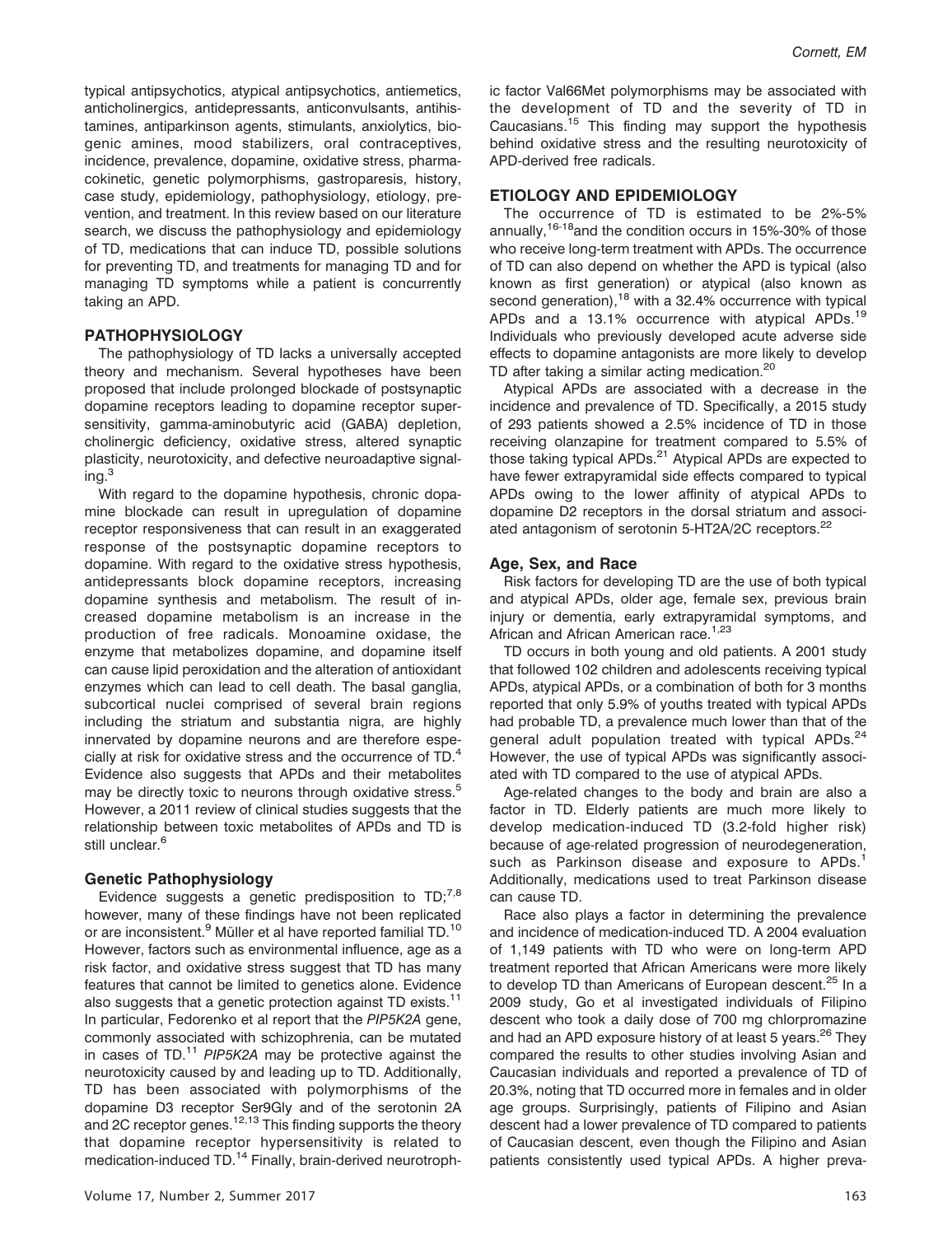lence of TD was also seen in patients who had been taking APDs for longer periods of time. Other factors that Go et al investigated included history of substance abuse, type 2 diabetes, and electroconvulsive therapy, and they found no association between these variables and a TD diagnosis.<sup>26</sup> Interestingly, Yassa et al determined that the prevalence of TD is higher in individuals who smoke cigarettes; $27$ however, this finding may not be a cause-effect relationship as individuals who take APDs report that nicotine helps relieve unwanted side effects of TD and APDs,<sup>28</sup> and a study by Bordia et al indicated that nicotine decreased TD symptoms in rats.<sup>29</sup>

With regard to sex differences, the incidence of druginduced TD is higher in women who have incidence rates as high as 30% after 1 year of cumulative exposure to APDs.<sup>1</sup> Some studies suggest that both sexes are equally susceptible to TD; however, postmenopausal women might have a higher risk of developing  $TD.<sup>2</sup>$  Evidence suggests that estrogen modulates dopamine-mediated behaviors and can exhibit an antioxidant effect, which could protect against TD.<sup>30,31</sup> TD is the exception to the age-related increase in incidence of tardive syndrome, which tends to occur more often in young male patients.<sup>1</sup>

## MECHANISM OF ADVERSE MEDICATION **REACTIONS**

The exact mechanisms of adverse medication reactions that cause TD are not well defined. However, the blockade of dopamine receptors by dopamine antagonists is the most widely accepted theory.<sup>1</sup> Chronic dopamine blockade caused by dopamine D2 receptor antagonists or APDs could result in an upregulation of dopamine receptor responsiveness, resulting in a compensatory supersensitivity of the receptors, especially in the basal ganglia. However, some studies suggest that D3, D4, and D5 receptors are also involved in the pathogenesis of TD.<sup>32,33</sup> D3 and D5 receptors have a consistent positive correlation with TD, but evaluations of D4 yield inconsistent results.<sup>32,33</sup>

Anticholinergic agents are also linked to TD, and taken together with the dopamine receptor supersensitivity hypothesis, an imbalance of dopamine and acetylcholine is likely involved in TD pathogenesis.<sup>34</sup> Evidence also suggests an imbalance of serotonin. Selective serotonin reuptake inhibitors (SSRIs) such as fluoxetine inhibit dopamine neurons in the nigrostriatal pathway by increasing serotonin in the raphe nucleus. SSRIs act by potentiating the inhibitory effects of serotonin on dopamine production in the basal ganglia.<sup>35</sup> This decrease in dopamine production by serotonin could contribute to the pathogenesis of TD.

Evidence also indicates the involvement of GABA in TD. Damage to GABAergic neurons by medications that affect GABA functioning in the striatum, a brain region involved with oral musculature movements, could explain some of the hallmark symptoms of TD.<sup>34</sup> Muscimol, a GABAmimetic agent, decreases abnormal movements in TD subjects.<sup>36</sup> Furthermore, evidence suggests a direct link between GABA and dopamine in that GABA neurons can directly inhibit dopamine neurons in discrete brain regions. $37$  These data suggest a delicate balance between dopamine and GABA that, if interrupted, could result in TD.

## MEDICATIONS THAT CAN INDUCE TARDIVE **DYSKINESIA**

## Antipsychotic Drugs

APDs are typically prescribed for patients with schizophrenia and similar mental disorders. As mentioned previously, APDs belong to 1 of 2 exclusive groups: typical or atypical. The exception is aripiprazole which is a partial dopamine agonist and is therefore classified as a thirdgeneration APD. Typical APDs are the most likely to cause TD. Typical APDs bind strongly to dopamine D2 receptors, causing a wide range of side effects and likely contributes to the occurrence of TD. $1,38$  Certain butyrophenones such as haloperidol have been shown to induce dyskinesia by the influx of proinflammatory cytokines and neurotransmitters, 39 while the risk of atypical APDs such as clozapine and quetiapine to influence the development of TD is reduced,<sup>40</sup> likely because they do not exclusively affect dopamine function.

Atypical APDs bind weakly to dopamine D2 receptors and seem to be associated with a decreased prevalence of TD. However, the assumption that atypical APDs are beneficial in reversing the symptoms of TD is incorrect, even though atypical APDs are administered when prescribing typical APDs is no longer an option for the patient. Overall, little available evidence suggests that atypical APDs directly reduce the incidence of TD. $1,16,41$  In some cases, certain atypical APDs have increased the chances of TD occurrence. This phenomenon has been reported in treatments involving aripiprazole, risperidone, and amisulpride.<sup>42-45</sup> A separate study showed a 16.4% prevalence of TD in patients treated with olanzapine.<sup>16</sup>

Although atypical APDs do not necessarily reduce the risk of TD, some healthcare providers suggest that switching from a typical to an atypical APD to ameliorate TD symptoms can be beneficial. However, no specific guideline identifies particular medications to switch to or from to treat TD symptoms.<sup>45</sup> Furthermore, atypical APDs tend to have unwanted side effects, including weight gain and sedation, that should be considered against the TD symptoms.

## Anticholinergic Agents

Anticholinergics such as procyclidine are prescribed for chronic obstructive pulmonary disease, for bladder control issues, and to decrease symptoms associated with Parkinson disease. These agents have been shown to worsen the symptoms of TD and to impair cognitive function.<sup>46</sup> However, in a study of 20 patients for 4 weeks, 18 of the 20 patients who were weaned off treatment with anticholinergics showed improved cognitive function and good motor responses,<sup>47</sup> suggesting that procyclidine-induced TD is reversible.

## Antidepressants

Antidepressants are prescribed for depression, anxiety, obsessive-compulsive disorder, and attention deficit disorder and are even useful in treating chronic and neuropathic pain. In general, the mechanism of action of antidepressants is to increase or stabilize levels of monoamines (dopamine, serotonin, and norepinephrine) in the brain. TD induced by antidepressants is less prevalent than TD induced by APDs. However, antidepressant-induced TD is common in elderly patients who have a greater likelihood of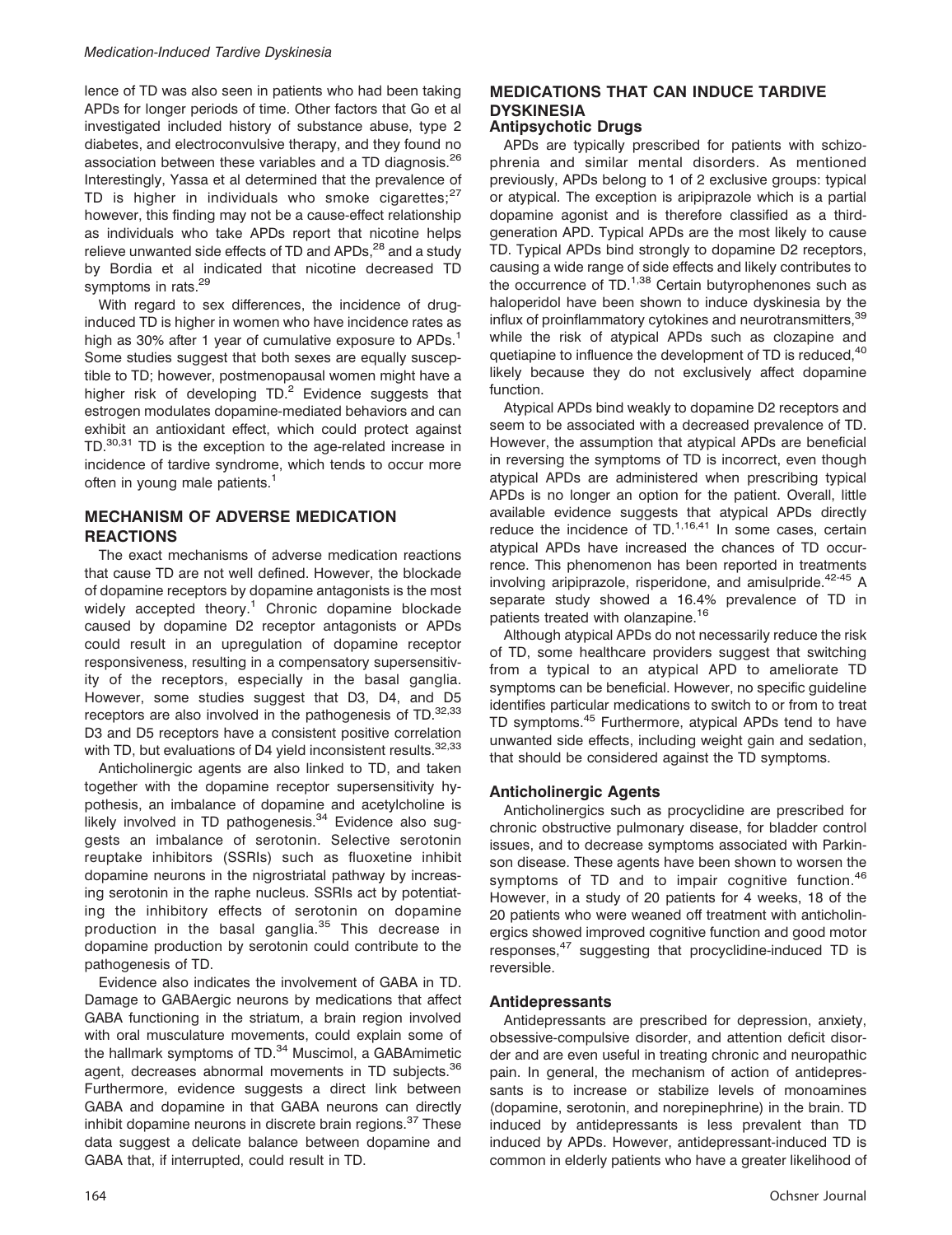comorbid conditions. Because older age is associated with changes in the absorption, distribution, metabolism, and excretion of medications, long-term antidepressant exposure may lead to increased medication accumulation and severe side effects. The efficiency of amine transmitter and receptor signaling is also decreased in older patients and can further contribute to unwanted side effects.<sup>48</sup> Trazodone, doxepin, clomipramine, and amitriptyline can induce TD in patients with no previous exposure to  $APDs$ <sup>34,35</sup> TD symptoms are dose-dependent and exacerbated in individuals who have previously been administered lithium.<sup>49</sup> Amisulpride is associated with the lowest incidence of extrapyramidal side effects.<sup>50</sup>

As mentioned previously, SSRIs are associated with TD. Fluoxetine, in particular, can lead to TD or symptoms similar to TD, and these symptoms have been reported for up to 1 year after discontinuation and withdrawal from the medication.<sup>51</sup> With sertraline, another SSRI associated with TD, increasing age is a significant risk factor for the development of the disorder,<sup>52</sup> although TD has also been reported in adolescent patients on this medication.

Monoamine oxidase inhibitors (MAOIs) are used to treat depression and Parkinson disease. MAOIs inhibit the metabolism of monoamines that, over time, can lead to an increase or stabilization of monoamine levels. The 2 types of monoamine oxidase (MAO)—type A (MAOA) and type B (MAOB)—are expressed in the hypothalamus, hippocampus, and the cingulate cortex. A large amount of MAOB (and to a lesser extent, MAOA) is expressed in the striatum and globus pallidus. The cortex has high levels of only MAOA.<sup>53</sup> Given that MAOB is highly expressed in dopamine-rich areas of the brain (the striatum, in particular), it makes sense that MAOB-targeting drugs are associated with TD. Selegiline, a selective (only binds to MAOB) and irreversible (the drug forms a covalent bond with the enzyme that cannot be undone) MAOB inhibitor (decreases activity of the enzyme), is associated with TD when used in combination with L-DOPA.<sup>54</sup> Rasagiline, another selective and irreversible MAOB inhibitor, is also associated with TD, but the dyskinesias are less severe and considered to be more tolerable to the patient.<sup>55</sup> Phenelzine, a nonselective (binds to MAOA and MAOB) and irreversible MAOI, has a high association with TD.<sup>54</sup>

#### **Antiemetics**

Antiemetics are prescribed for severe nausea and acid reflux and include dopamine antagonists, serotonin (5-HT3) receptor antagonists, neurokinin-1 antagonists, antihistamines, cannabinoids, benzodiazepines, and anticholinergics. Metoclopramide, a dopamine antagonist, has a strong correlation with the occurrence of TD.<sup>56</sup> Old age, female sex, history of diabetes mellitus, and taking metoclopramide for  $12+$  weeks are risk factors for developing metoclopramide-induced TD. Metoclopramide is associated with respiratory dyskinesia and can manifest in TD as gasping, abnormal breathing, and irregular esophageal movements.<sup>56</sup> Tapering metoclopramide has not been shown to decrease the risk of respiratory dyskinesia, and individuals with alterations in the CYP2D6 gene have decreased ability to metabolize metoclopramide and are more at risk for developing TD symptoms.<sup>57</sup> Metoclopramide is currently the only medication that is US Food and Drug Administration (FDA) approved to treat gastroparesis, so options for preventing the onset or worsening of metoclopramideinduced TD in a patient with gastroparesis are lacking.<sup>57</sup>

In certain clinical trials, the use of prochlorperazine, an APD that can be used to treat nausea and vertigo, has yielded a higher frequency of TD than metoclopramide.<sup>58</sup>

#### Anticonvulsants

Anticonvulsant agents are prescribed to reduce epileptic seizures and do so by blocking sodium channels or enhancing GABA function. Although the incidence is rare, carbamazepine and lamotrigine are associated with TD.<sup>59</sup> Anticonvulsant-induced dyskinesia is considered to be underdiagnosed in patients, $60,61$  and individuals taking valproate are more likely to develop Parkinson disease compared to patients taking other anticonvulsants.<sup>62</sup> Phenytoin is also implicated in dyskinesias<sup>63</sup> and has a welldocumented link to TD.64,65 Phenytoin-induced TD is most often reported in children and young adults, with 50% of patients younger than 20 years and 20% older than 40 years.<sup>66</sup> The mechanism behind phenytoin-induced TD is not clear.<sup>66,67</sup> However, the most widely accepted theory is that phenytoin blocks sodium channels, which can decrease the repetitive high-frequency firing of action potentials that is associated with epilepsy. A 1993 manuscript by Harrison et al hypothesized that the use of multiple anticonvulsants at once can increase the likelihood of TD.<sup>66</sup> They further hypothesized that phenytoin accumulates in the brain with extended administration and at supratherapeutic concentrations can decrease calcium influx and thus decrease neurotransmitter release from neurons; decrease calcium and calmodulin, thus impacting protein phosphorylation and second messenger pathways; prevent cyclic adenosine monophosphate increases; and increase GABA concentrations.<sup>66</sup> Recent evidence suggests that at serum concentrations and in clinical practice, phenytoin does not modify GABA (both presynaptic and postsynaptic).<sup>68</sup> Phenytoin is also associated with a decrease in acetylcholinesterase activity.<sup>69</sup> Evidence suggests that phenytoin may affect dopamine signaling because patients with Parkinson disease who have previously received phenytoin have a decreased response to L-DOPA,<sup>70</sup> although the exact mechanism by which this decrease in response occurs is unclear.

#### Antihistamines

Antihistamines treat allergy symptoms by blocking histamine receptors. TD induced by prolonged administration of antihistamines $7^{1,72}$  and facial dyskinesia after an overdose of antihistamines<sup>73</sup> have been reported. Hydroxyzine is associated with TD after prolonged use, but TD can also occur as early as 7.5 months after treatment initiation.<sup>74</sup> Elderly patients with previous exposure to phenothiazines (typical APDs) have a higher likelihood of developing TD after hydroxyzine treatment.<sup>74</sup> Although newer reports of antihistamines and TD are lacking, antihistamines are still considered medications to be used with caution for long periods. Ziprasidone, an atypical APD with high affinity for serotonin 2A and dopamine D2 receptors and a propensity to cause TD, also has affinity for adrenergic and histamine receptors.<sup>75</sup> Together, this information suggests that blocking histamine receptors for long periods of time either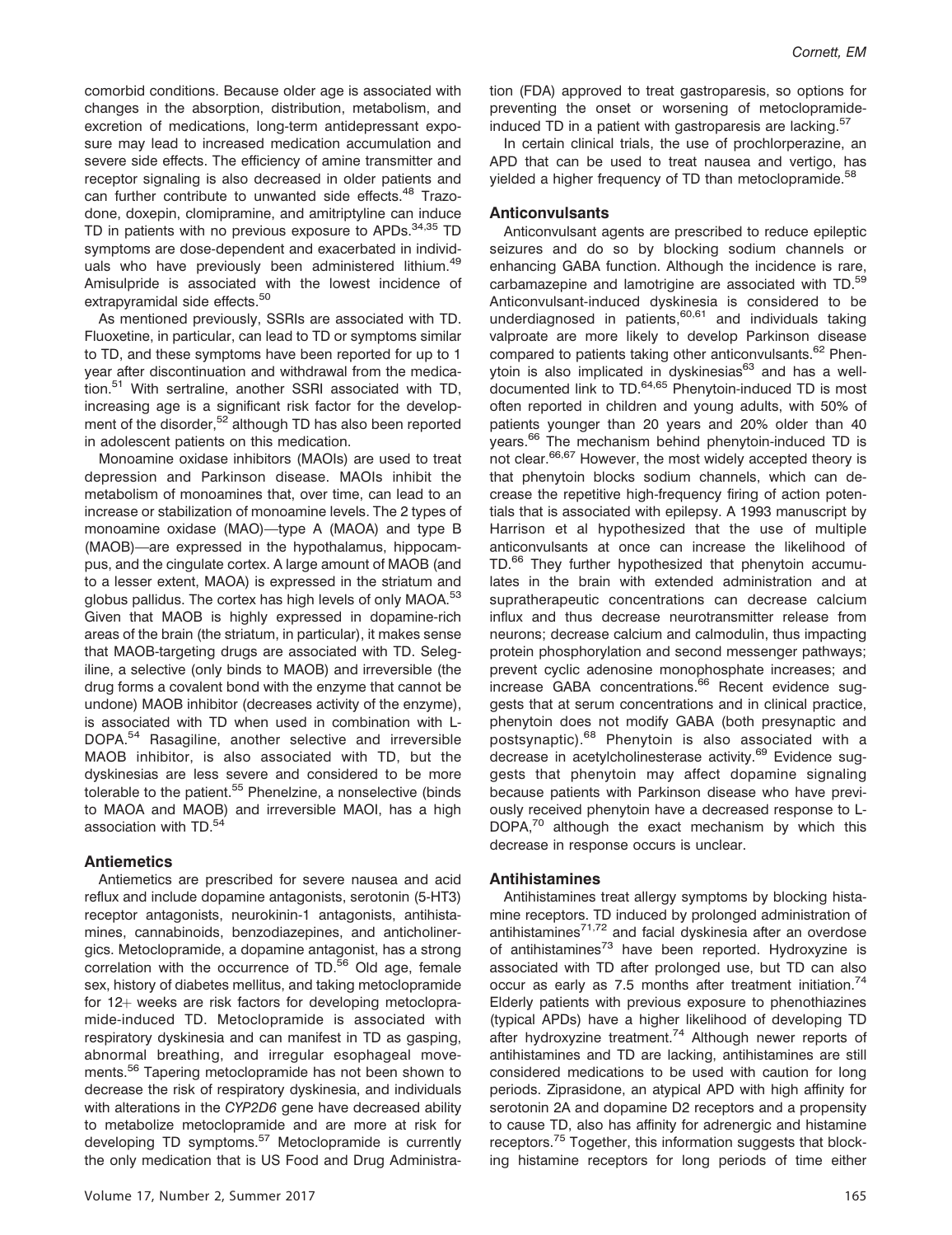directly through antihistamines or indirectly through APDs can lead to TD.

## **Decongestants**

Decongestants are used to treat cold and flu symptoms and are primarily comprised of pseudoephedrine, phenylephrine, or derivatives of these 2 medications. These medications are alpha-adrenergic agonists; therefore, they increase norepinephrine and epinephrine. Phenylpropanolamine is an amphetamine derivative that is used as a nasal decongestant. A 1997 manuscript reported dystonia after standard doses of medication containing phenylpropanolamine.<sup>76</sup> A 1982 study reported orofacial dystonia after the long-term use of an unspecified decongestant.<sup>77</sup> Alpha antagonists have been associated with reducing dyskinesias, $78,79$  so an alpha agonist would reasonably be expected to exacerbate movement disorders and TD.

## Antimalarials

Antimalarials treat or prevent malaria, an infectious parasitic protozoan disease spread by mosquitos. The various antimalarial agents have different mechanisms of action, making their correlation with TD difficult to discern. Chloroquine is the first line of treatment for preventing and treating malaria today. Chloroquine enters the red blood cells of affected patients, diffuses into the parasitic cell and vacuole, raises the pH of the internal parasite cell, and inhibits proliferation. It can also inhibit the biosynthesis of parasitic nucleic acids. Amodiaquine is another antimalarial medication with a similar mechanism of action to chloroquine. Both of these medications are associated with TD.<sup>80</sup> The mechanism by which these agents cause TD is hypothesized to be via interference with the biosynthesis of neurotransmitters, although this mechanism likely does not involve RNA-dependent protein synthesis.<sup>81</sup> Another hypothesis is that the fever associated with malaria may directly decrease brain amines (norepinephrine, dopamine, and serotonin) because of the malaria-induced spike in temperature. Spikes in temperature can disrupt brain amine function (including synthesis and signaling activity) that can be further exacerbated by exposure to the antimalarials.<sup>82</sup>

#### Antiparkinson Agents

Antiparkinson agents are used to treat the symptoms of Parkinson disease, a long-term neurodegenerative disorder that involves loss of motor control, shaking, rigidity, and decreased mental and behavioral capacity. These medications work to either increase dopamine or decrease acetylcholine activity in the brain. L-DOPA is a dopaminergic medication and the standard of care for patients with Parkinson disease. As the precursor to dopamine, L-DOPA increases neuronal production of dopamine that then decreases the symptoms of Parkinson disease. L-DOPAinduced dyskinesias (LID) can occur in patients who take the medication, especially patients who have early-onset Parkinson disease (50% of patients 40-59 years vs 16% of patients  $70+$  years), suggesting an age-related phenomenon involving L-DOPA activity in the brain.<sup>83</sup> Larger doses of L-DOPA are associated with a greater incidence and more prolonged state of TD. However, not all patients on longterm, high-dose L-DOPA therapy develop LID, suggesting a genetic component to LID.<sup>84</sup> The mechanism by which LID

occurs is not understood, and several hypotheses address this issue. Intermittent administration of L-DOPA may lead to downstream alterations in the striatum that may promote dyskinesia.<sup>85</sup> Furthermore, evidence suggests that LID is a result of a disinhibition of the primary motor cortex.<sup>86</sup> Other hypotheses include overactivity of glutamatergic N-methyl-D-aspartate receptors;<sup>87</sup> abnormalities in alpha-2 adrenergic, serotonergic, cannabinoid, and opioid transmission;<sup>88</sup> and abnormalities in FOS proteins.<sup>89</sup>

Anticholinergic antiparkinson agents (trihexyphenidyl and orphenadrine) block muscarinic acetylcholine receptors and decrease cholinergic nerve activity, which corrects the imbalance of dopamine and acetylcholine in the brain, particularly the striatum. A balance of dopamine and acetylcholine is necessary for normal functioning.<sup>90</sup> Therefore, an imbalance of either one of these neurotransmitters would have an effect on the opposing system. Experiments have demonstrated that acetylcholine may influence the severity of abnormal movements in TD.<sup>91</sup>

## **Anxiolytics**

Anxiolytics is a broad term that includes several types of medications used to treat anxiety. Common anxiolytics include barbiturates, benzodiazepines, carbamates, opioids, and antidepressants such as fluoxetine and paroxetine. Barbiturates, GABA agonists that produce sedation, are used to treat seizure disorders and, of the anxiolytics, are more commonly associated with TD. GABA is an important neurotransmitter in motor function; therefore, an imbalance between GABA and dopamine could account for the incidences of TD in individuals who take anxiolytics.<sup>92</sup> Benzodiazepines also increase GABA and produce sedation. The benzodiazepine clonazepam is associated with TD when patients stop taking the medication acutely.<sup>93</sup> Fast withdrawal from benzodiazepines can lead to withdrawal-emergent dyskinesia, a reversible form of TD.<sup>93</sup> Withdrawal-emergent dyskinesia is likely caused by the dopamine hypersensitivity hypothesis discussed earlier in the article. Meprobamate, a carbamate that binds to GABA receptors, is used to induce sedation and decrease or alter the perception of pain.<sup>94</sup> Because meprobamate binds to GABA, TD likely occurs through a mechanism similar to that of benzodiazepines.

#### Biogenic Amines

Biogenic amines are organic molecules derived from amino acids that are found in nearly all of the foods that we eat. This category of molecules includes monoamines such as histamine, serotonin, norepinephrine, dopamine, and epinephrine.

The biogenic amine tyramine is found in aged cheeses, cured meats, pickled or fermented foods, alcohol, and chocolate.<sup>95</sup> Individuals on long-term MAOI treatment for depression need to be cautious when consuming tyraminerich foods because tyramine is metabolized by MAO. A buildup of tyramine in the blood can lead to a hypertensive crisis.<sup>96</sup> While TD has not been directly associated with hypertensive crisis, the stress on the body from a hypertensive crisis may be enough to induce further complications in a manner similar to the association between TD and malarial fever discussed previously. These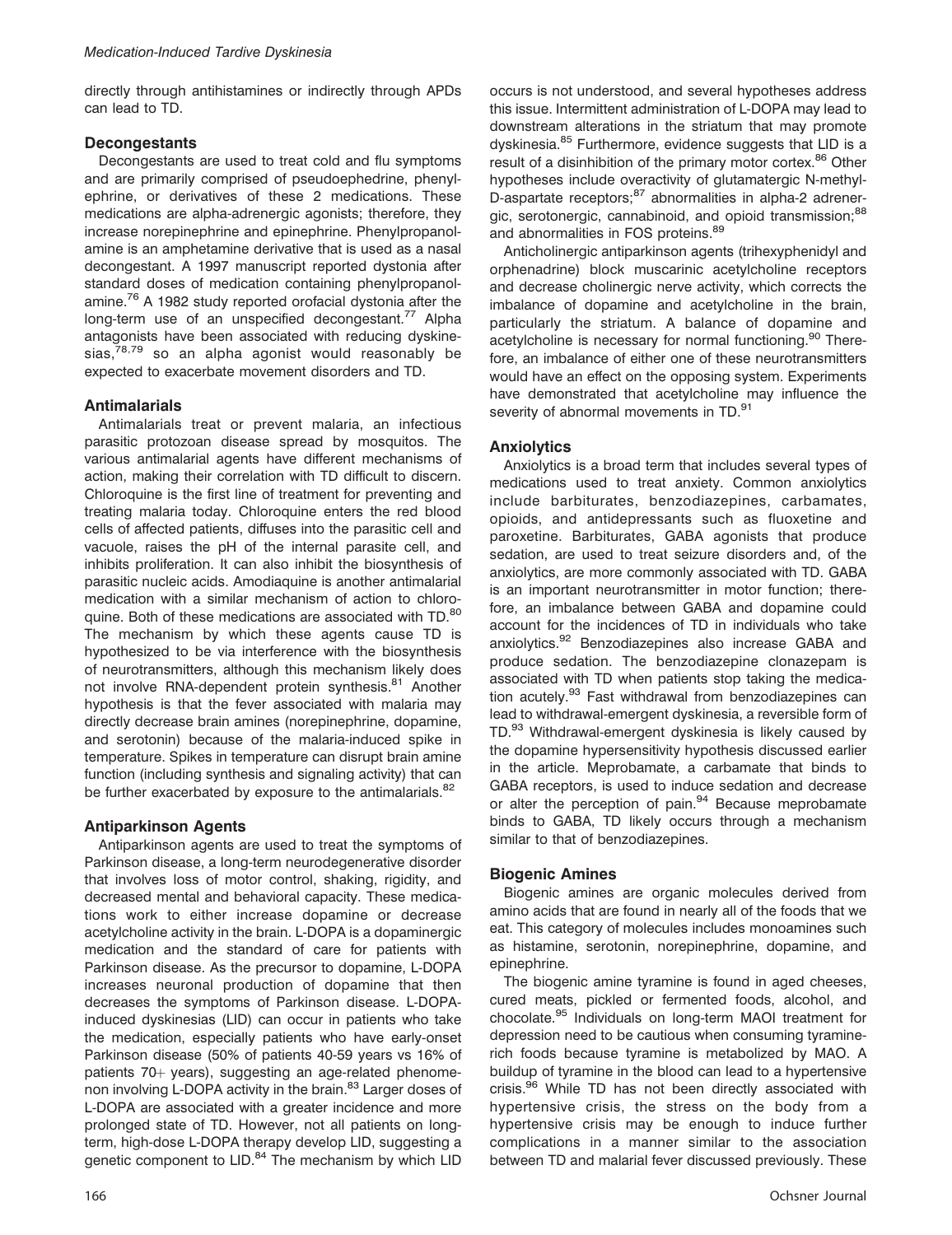effects, in addition to the accumulation of monoamines in the brain from MAOI treatment, could result in TD.

#### Mood Stabilizers

Mood stabilizers are used to treat bipolar disorder, borderline personality disorder, and schizoaffective disorder. They include lithium, anticonvulsants, and APDs. Lithium is a naturally occurring element, but it is used in its salt form to treat these disorders. Lithium reduces excitatory neurotransmission and increases inhibitory neurotransmission, but the complex mechanisms by which lithium reduces excitatory neurotransmission is poorly understood.<sup>97</sup> And while there is an established link between lithium and TD, the incidence of TD is much greater when lithium is used in combination with APDs.<sup>98</sup> A 9-year study involving 16 patients using lithium to treat schizophrenia reported a negative association in persistence and onset of  $TD<sub>.99</sub>$  These data suggest that lithium, when used in combination with other APDs, is more likely to cause TD than lithium alone.

Evidence also indicates that individuals with bipolar disorder who are takig APDs are more sensitive to developing TD compared to other individuals taking APDs.<sup>100</sup> These individuals tend to take low doses of APDs. and yet TD symptoms emerge much sooner than in patients with other conditions such as schizophrenia and depression.<sup>101</sup>

## **Stimulants**

Stimulants, both legal and illegal, have been associated with TD. Stimulants include caffeine, nicotine, guarana, ginseng, legal amphetamines, ephedrine, and illicit amphetamine and methamphetamine. Stimulants act through a variety of mechanisms to increase alertness, energy, and concentration. Caffeine, for example, is an adenosine receptor antagonist. Caffeine has not been shown to directly cause TD, but very high doses of caffeine  $(1,000 + mg)$  can exacerbate TD symptoms.<sup>102</sup> Low doses (100 mg) of caffeine are reported to be effective at reducing dyskinetic and freezing gait movements.<sup>103</sup> Amphetamines, on the other hand, act directly on monoamines, particularly dopamine, and (1) inhibit monoamine metabolism, (2) prevent monoamine reuptake, (3) increase monoamine release from vesicles, and (4) reverse transport monoamines back into the presynaptic neuron for subsequent release.<sup>104</sup> Two patients taking the diet pill norpseudoephedrine as an appetite suppressant experienced persistent dyskinetic syndromes that persisted even after the medication was discontinued.<sup>105</sup>

The association between illicit amphetamine and methamphetamine and dyskinesias and movement disorders is well documented.<sup>106</sup> This association is likely attributable to the neurotoxic effects of amphetamines on dopaminergic areas of the brain. These movement disorders can persist even after discontinuing use of amphetamines.<sup>106</sup>

## PREVENTION AND TREATMENT

No FDA-approved treatment for TD is available. Despite progress toward identifying the etiology of medicationinduced TD, its cause remains uncertain. Because medications are linked to TD, the obvious solution is to stop the medication, if possible. However, abruptly stopping a medication is likely to cause withdrawal symptoms that could facilitate the onset TD or withdrawal-emergent dyskinesia.<sup>1</sup>

As previously mentioned, one hypothesis suggests that free radical production caused by the metabolism of APDs may be neurotoxic and influential in the development of TD.<sup>3</sup> Therefore, consuming foods and supplements that are rich in antioxidants may prevent the onset of  $TD^{30}$  While positive findings concerning this theory have not yet been replicated, the anticipated increase in research surrounding the antioxidant hypothesis may lead to new information about the pathophysiology of the condition.<sup>30,107</sup>

The Dyskinesia Identification System Condensed User Scale (DISCUS) is used to assess dyskinetic movement rather than diagnose it. The scale has 7 sections requiring completion: (1) assessment of facial, ocular, oral, lingual, head/neck/trunk, upper limb, and lower limb movement disorders; (2) scoring instructions for assessing movement disorders (eg, 0 [not present] to 4 [severe] or not assessed); (3) level of individual cooperation with the examination (eg, none, partial, full); (4) examination type and date (eg, baseline, annual); (5) current psychotropic medications; (6) physician's evaluation; and (7) comments. Several studies have backed the reliability of this scale and suggest that select postures and movements could be measured to predict TD using the DISCUS.<sup>108</sup>

Clinically, TD is difficult to treat because of the uncertainty about what causes it. TD is commonly misdiagnosed as mental illness rather than neurologic dysfunction, resulting in the prescription of APDs that can further worsen the condition. Definitive classification of TD is necessary to prevent such treatment problems from occurring.

Overall, prevention is the best method to combat TD. Before starting patients on APDs or other TD-inducing medications, physicians should discuss the risks with patients and prescribe the lowest possible dose of a medication least associated with TD. More research is necessary to identify which medications have the least association with TD and movement disorders.

## Medications and Supplements Used to Treat Tardive Dyskinesia

A number of medications and supplements have been identified that ameliorate TD symptoms.

Cholingergic Agents. Cholinergic agents are used as muscle stimulants to diagnose myasthenia gravis and to treat glaucoma. These agents can also improve the Parkinsonian features of TD. Donepezil, a reversible acetylcholinesterase inhibitor, is currently the only cholinergic medication that has shown benefit against TD.<sup>109</sup> Overall, however, cholinergic agents are not a widely accepted treatment for TD as sufficient evidence is lacking to suggest they are more helpful than other treatments.<sup>110</sup>

Clozapine, Quetiapine, Olanzapine, and Apomorphine.

Clozapine, a serotonin and dopamine receptor antagonist, is an atypical APD used to treat schizophrenia. Clozapine is the best current medication recommended for patients who require antipsychotics and simultaneously have TD,<sup>111</sup> as clozapine has been reported to reverse TD symptoms.<sup>112,113</sup> Clozapine has been linked to TD; however, the incidence is much lower compared to other atypical APDs.<sup>114</sup> Drugs with similar mechanisms of action such as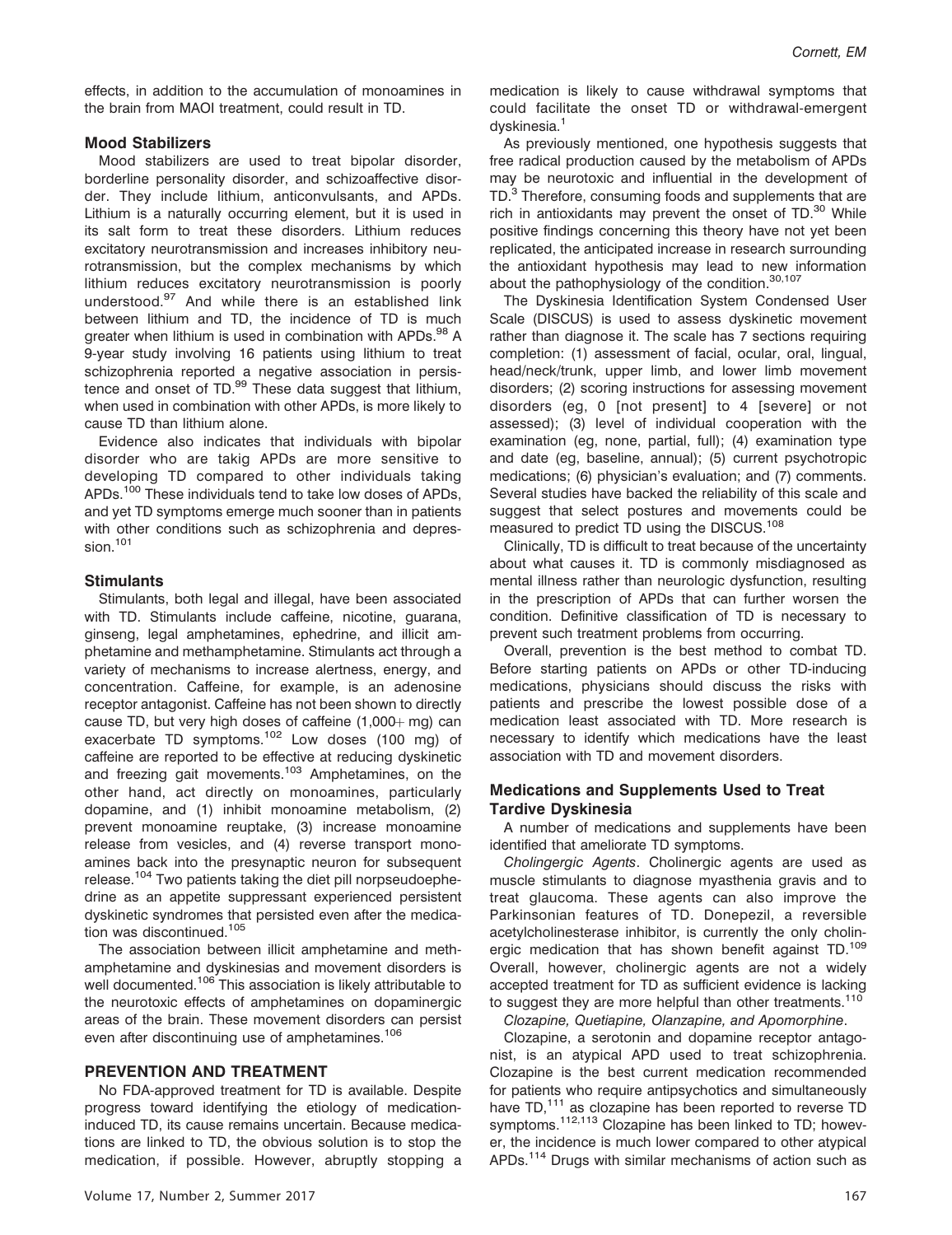quetiapine, a weak striatal dopamine antagonist, and olanzapine, a dopamine and serotonin receptor antagonist, have also been shown to be effective in ameliorating TD symptoms.<sup>115</sup> Apomorphine, a dopamine receptor antagonist, can be given in conjunction with L-DOPA to decrease dyskinesias.<sup>116</sup>

Tetrabenazine Analogs. Tetrabenazine, a vesicular monoamine transporter inhibitor, decreases the severity of TD symptoms.<sup>14</sup> However, tetrabenazine is rapidly metabolized and therefore needs to be administered frequently.<sup>117</sup> Analogs of tetrabenazine such as valbenazine, a  $(+)$ - $\alpha$ isomer of tetrabenazine, have been approved for clinical trials for the treatment of TD. In a phase IIb randomized, parallel, double-blind, placebo-controlled clinical trial of patients with moderate to severe TD, 67% of patients treated with valbenazine reported a ''much improved'' or ''very much improved'' Abnormal Involuntary Movement Scale score compared with 16% of patients taking placebo.<sup>117</sup>

Clonazepam. While certain benzodiazepines can cause TD, evidence suggests that some may be beneficial in treating TD.<sup>118</sup> Sharma's proposed guidelines for treating TD include clonazepam and were successful in a patient who presented with TD symptoms after long-term treatment with trifluoperazine (a typical APD), citalopram, trihexyphen-

idyl, and propranolol.<sup>119</sup> A case report published in 2001 related that 2 mg/day of clonazepam for 1 year successfully alleviated the TD symptoms of a 66-year-old female, and she did not develop tolerance during the 1-year period.<sup>120</sup>

Propranolol. Propranolol is a beta-adrenergic receptor antagonist used to treat high blood pressure, cardiac arrhythmias, and migraines. A retrospective study of 47 patients with TD that persisted for 17 months after discontinuation of APDs reported that low-dose propranolol appeared to be well tolerated in this patient population, and 64% of the patients saw an improvement in their TD symptoms.<sup>121</sup>

Amantadine. Amantadine is a noncompetitive glutamate receptor antagonist. It is postulated to work by increasing presynaptic release of dopamine and blocking presynaptic dopamine reuptake. Amantadine has been shown to be effective in treating L-DOPA–induced TD in patients with Parkinson disease.<sup>122</sup>

Branched-Chain Amino Acids. Some evidence suggests that an inability to clear ingested forms of the amino acid phenylalanine is associated with TD. Branched-chain amino acids (BCAAs) are reported to decrease TD symptoms<sup>123</sup> because they decrease plasma phenylalanine by stimulating protein synthesis and insulin release.<sup>124</sup> BCAAs also decrease the accumulation of tyrosine, another amino acid and an important precursor to dopamine, that reduces overall dopamine synthesis in the nervous system.<sup>124</sup> Most important, BCAAs also seem to be effective at decreasing TD symptoms while an APD medication is still on board or the patient has a history of APD exposure.<sup>123</sup> BCAAs are available over the counter in a flavored powder preparation to mix with water, so they may be a promising, practical, and inexpensive treatment for TD.

Ginkgo Biloba. The American Academy of Neurology recommends clonazepam and ginkgo biloba, an extract of the ginkgo biloba tree leaf that is used as a dietary supplement, to enhance cognitive function to treat TD.19,125

Antioxidant Medications and Supplements. Because evidence suggests that oxidative stress may contribute to TD, several antioxidant medications and supplements are increasingly being used to treat TD: zonisamide, yi gan san (a Chinese herb), levetiracetam, melatonin, omega-3 fatty acids, piracetam, resveratrol, vitamin B6, and vitamin E. A comprehensive update on these medications is available in a 2015 review by Lerner et al.<sup>118</sup>

## **CONCLUSION**

Medication-induced TD is a complex and unique neurologic disorder. While the reported incidence of TD seems to be less with atypical APDs compared to typical APDs, a risk of developing TD is associated with these medications, as well as others. A number of challenges with TD remain, including the ability to quantify the risk of TD caused by pharmacologic management, the difficulty of diagnosing TD even with DISCUS and other approaches, the exposure of older patients to both typical and atypical APDs, and the dyskinesia caused by other neurologic disorders. Additionally, the unclear pathophysiology of TD continues to be a problem for the successful treatment and management of the condition.

While no FDA-approved treatment for TD is available, several medication and supplement options are available to ameliorate its effects. One of the most promising options is BCAAs that appear to improve TD symptoms even for patients taking APDs. While BCAAs may not work for all patients with TD, BCAAs are inexpensive and easily acquired, making them an attractive approach to combat TD.

The best strategy against TD is prevention. Prevention of medication-induced TD is centered around clinical considerations for pharmacologic choices and altering dosages based on each patient's variables. Healthcare providers are responsible for educating themselves and their patients on the dangers associated with APDs and other TD-inducing medications and following up on patient medication compliance. Furthermore, long-term treatment with almost all of the medications mentioned in this paper is a major risk factor for developing TD. Healthcare providers should be vigilant in reassessing the course of treatment for their patients and only allow patients to stay on these medications for long periods if absolutely necessary.

## ACKNOWLEDGMENTS

The authors have no financial or prorietary interest in the subject matter of this article.

## **REFERENCES**

- 1. Waln O, Jankovic J. An update on tardive dyskinesia: from phenomenology to treatment. Tremor Other Hyperkinet Mov (N Y). 2013 Jul 12;3. doi: 10.7916/d88p5z71.
- 2. American Psychiatric Association. Diagnostic and Statistical Manual of Mental Disorders. Arlington, VA: American Psychiatric Association; 2013.
- 3. Kulkarni SK, Naidu PS. Pathophysiology and drug therapy of tardive dyskinesia: current concepts and future perspectives. Drugs Today (Barc). 2003 Jan;39(1):19-49.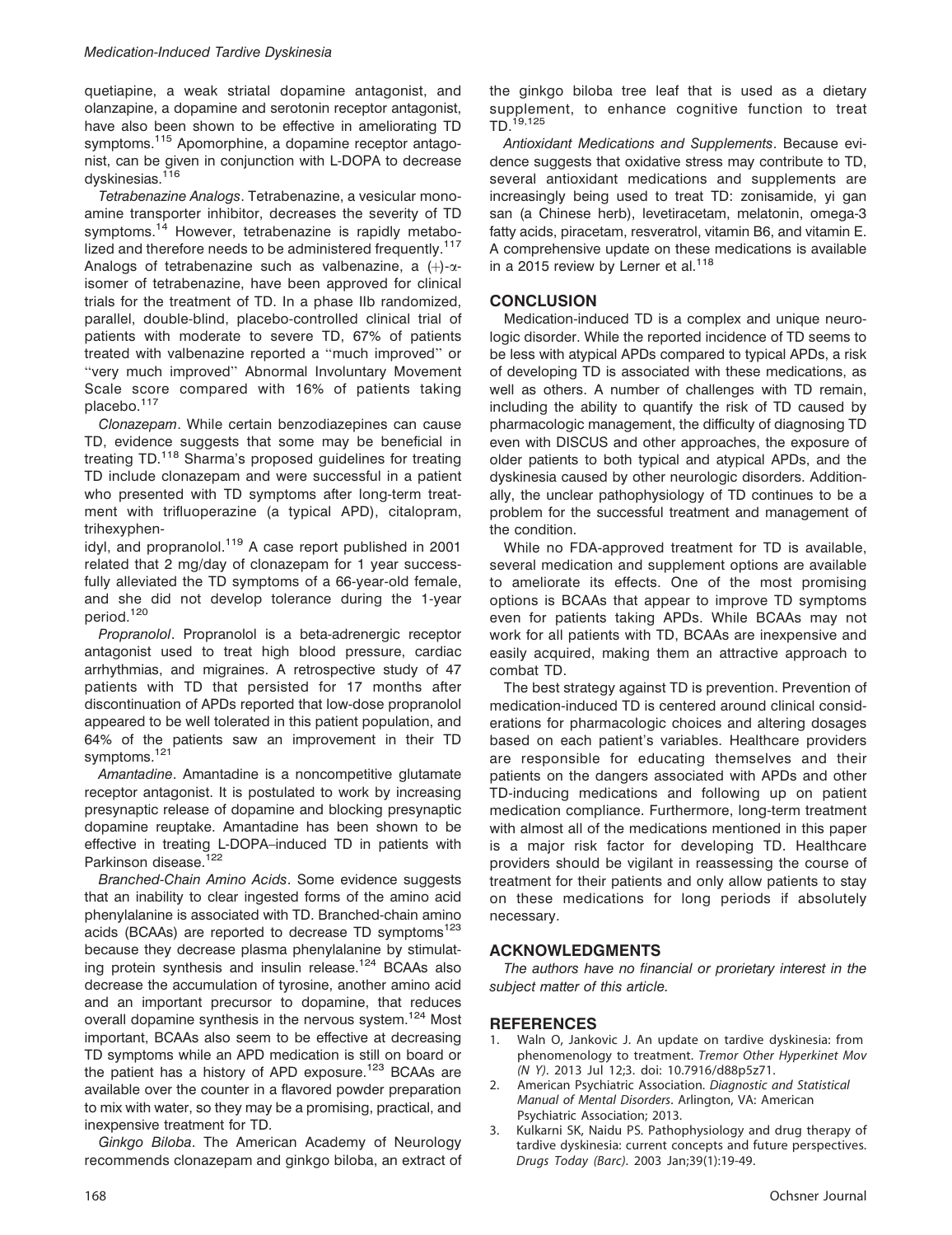- 4. Jensen N, Oliveira JRM. Basal ganglia vulnerability to oxidative stress. Front Neurosci. 2014 Apr 21;8:80. doi: 10. 3389/fnins.2014.00080.
- 5. Martins MR, Petronilho FC, Gomes KM, Dal-Pizzol F, Streck EL, Quevedo J. Antipsychotic-induced oxidative stress in rat brain. Neurotox Res. 2008 Jan;13(1):63-69.
- 6. Lepping P, Delieu J, Mellor R, Williams JHH, Hudson PR, Hunter-Lavin C. Antipsychotic medication and oxidative cell stress: a systematic review. J Clin Psychiatry. 2011 Mar;72(3): 273-285. doi: 10.4088/JCP.09r05268yel.
- 7. Tiwari AK, Deshpande SN, Rao AR, et al. Genetic susceptibility to tardive dyskinesia in chronic schizophrenia subjects: III. Lack of association of CYP3A4 and CYP2D6 gene polymorphisms. Schizophr Res. 2005 Jun 1;75(1):21-26. doi: 10.1016/j.schres.2004.12.011.
- 8. Gałecki P, Pietras T, Szemraj J. Manganese superoxide dismutase gene (MnSOD) polimorphism in schizophrenics with tardive dyskinesia from central Poland [in Polish]. Psychiatr Pol. 2006 Sep-Oct;40(5):937-948.
- 9. Lee HJ, Kang SG. Genetics of tardive dyskinesia. Int Rev Neurobiol. 2011;98:231-264. doi: 10.1016/ B978-0-12-381328-2.00010-9.
- 10. Müller DJ, Schulze TG, Knapp M, et al. Familial occurrence of tardive dyskinesia. Acta Psychiatr Scand. 2001 Nov;104(5): 375-379.
- 11. Fedorenko OY, Loonen AJM, Lang F, et al. Association study indicates a protective role of phosphatidylinositol-4 phosphate-5-kinase against tardive dyskinesia. Int J Neuropsychopharmacol. 2014 Dec;18(6). doi: 10.1093/ijnp/ pyu098.
- 12. Basile VS, Masellis M, Badri F, et al. Association of the MscI polymorphism of the dopamine D3 receptor gene with tardive dyskinesia in schizophrenia. Neuropsychopharmacology. 1999 Jul;21(1):17-27. doi: 10. 1016/S0893-133X(98)00114-6.
- 13. Liao DL, Yeh YC, Chen HM, Chen H, Hong CJ, Tsai SJ. Association between the Ser9Gly polymorphism of the dopamine D3 receptor gene and tardive dyskinesia in Chinese schizophrenic patients. Neuropsychobiology. 2001; 44(2):95-98.
- 14. Mathews M, Gratz S, Adetunji B, George V, Mathews M, Basil B. Antipsychotic-induced movement disorders: evaluation and treatment. Psychiatry (Edgmont). 2005 Mar;2(3):36-41.
- 15. Miura I, Zhang JP, Nitta M, et al. BDNF Val66Met polymorphism and antipsychotic-induced tardive dyskinesia occurrence and severity: a meta-analysis. Schizophr Res. 2014 Feb;152(2-3):365-372. doi: 10.1016/j.schres.2013.12.011.
- 16. Correll CU, Leucht S, Kane JM. Lower risk for tardive dyskinesia associated with second-generation antipsychotics: a systematic review of 1-year studies. Am J Psychiatry. 2004 Mar;161(3):414-425. doi: 10.1176/appi.ajp. 161.3.414.
- 17. Gebhardt S, Härtling F, Hanke M, et al. Prevalence of movement disorders in adolescent patients with schizophrenia and in relationship to predominantly atypical antipsychotic treatment. Eur Child Adolesc Psychiatry. 2006 Oct;15(7):371-382. doi: 10.1007/s00787-006-0544-5.
- 18. Yassa R, Jones BD. Complications of tardive dyskinesia: a review. Psychosomatics. 1985 Apr;26(4):305-313. doi: 10. 1016/S0033-3182(85)72863-0.
- 19. Kim J, Macmaster E, Schwartz TL. Tardive dyskinesia in patients treated with atypical antipsychotics: case series and brief review of etiologic and treatment considerations. Drugs Context. 2014 Apr 9;3:212259. doi: 10.7573/dic. 212259.
- 20. Yassa R, Jeste DV. Gender differences in tardive dyskinesia: a critical review of the literature. Schizophr Bull. 1992;18(4): 701-715.
- 21. Kinon BJ, Kollack-Walker S, Jeste D, et al. Incidence of tardive dyskinesia in older adult patients treated with olanzapine or conventional antipsychotics. J Geriatr Psychiatry Neurol. 2015 Mar;28(1):67-79. doi: 10.1177/ 0891988714541867.
- 22. Meltzer HY. Update on typical and atypical antipsychotic drugs. Annu Rev Med. 2013;64:393-406. doi: 10.1146/ annurev-med-050911-161504.
- 23. Tenback DE, Bakker PR, van Harten PN. Risk factors for tardive movement disorders in schizophrenia [in Dutch]. Tijdschr Psychiatr. 2015;57(2):120-124.
- 24. Connor DF, Fletcher KE, Wood JS. Neuroleptic-related dyskinesias in children and adolescents. J Clin Psychiatry. 2001 Dec;62(12):967-974.
- 25. Wonodi I, Adami HM, Cassady SL, Sherr JD, Avila MT, Thaker GK. Ethnicity and the course of tardive dyskinesia in outpatients presenting to the motor disorders clinic at the Maryland psychiatric research center. J Clin Psychopharmacol. 2004 Dec;24(6):592-598.
- 26. Go CL, Rosales RL, Caraos RJ, Fernandez HH. The current prevalence and factors associated with tardive dyskinesia among Filipino schizophrenic patients. Parkinsonism Relat Disord. 2009 Nov;15(9):655-659. doi: 10.1016/j.parkreldis. 2009.02.015.
- 27. Yassa R, Lal S, Korpassy A, Ally J. Nicotine exposure and tardive dyskinesia. Biol Psychiatry. 1987 Jan;22(1):67-72. doi: 10.1016/0006-3223(87)90131-4.
- 28. Burda K, Czubak A, Nowakowska E, Kus K, Metelska J, Nowakowska A. Interactions of nicotine and drugs used in the treatment of mental illnesses with respect to cognitive functions. Arzneimittelforschung. 2010;60(9):527-543. doi: 10. 1055/s-0031-1296322.
- 29. Bordia T, McIntosh JM, Quik M. Nicotine reduces antipsychotic-induced orofacial dyskinesia in rats. J Pharmacol Exp Ther. 2012 Mar;340(3):612-619. doi: 10.1124/ jpet.111.189100.
- 30. Cho CH, Lee HJ. Oxidative stress and tardive dyskinesia: pharmacogenetic evidence. Prog Neuropsychopharmacol Biol Psychiatry. 2013 Oct 1;46:207-213. doi: 10.1016/j.pnpbp. 2012.10.018.
- 31. Zhang ZJ, Zhang XB, Hou G, Yao H, Reynolds GP. Interaction between polymorphisms of the dopamine D3 receptor and manganese superoxide dismutase genes in susceptibility to tardive dyskinesia. Psychiatr Genet. 2003 Sep;13(3):187-192. doi: 10.1097/01.ypg.0000071600.59979.0e.
- 32. Malik P, Andersen MB, Peacock L. The effects of dopamine D3 agonists and antagonists in a nonhuman primate model of tardive dyskinesia. Pharmacol Biochem Behav. 2004 Aug; 78(4):805-810. doi: 10.1016/j.pbb.2004.05.019.
- 33. Zai CC, Tiwari AK, Basile V, et al. Association study of tardive dyskinesia and five DRD4 polymorphisms in schizophrenia patients. Pharmacogenomics J. 2009 Jun;9(3):168-174. doi: 10.1038/tpj.2009.2.
- 34. Clayton AH. Antidepressant-induced tardive dyskinesia: review and case report. Psychopharmacol Bull. 1995;31(2): 259-264.
- 35. Mander A, McCausland M, Workman B, Flamer H, Christophidis N. Fluoxetine induced dyskinesia. Aust N Z J Psychiatry. 1994 Jun;28(2):328-330.
- 36. Tamminga CA, Crayton JW, Chase TN. Improvement in tardive dyskinesia after muscimol therapy. Arch Gen Psychiatry. 1979 May;36(5):595-598.
- 37. van Zessen R, Phillips JL, Budygin EA, Stuber GD. Activation of VTA GABA neurons disrupts reward consumption. Neuron. 2012 Mar 22;73(6):1184-1194. doi: 10.1016/j.neuron. 2012.02.016.
- 38. Lockwood JT, Remington G. Emerging drugs for antipsychotic-induced tardive dyskinesia: investigational drugs in Phase II and Phase III clinical trials. Expert Opin Emerg Drugs. 2015 Sep;20(3):407-421. doi: 10.1517/ 14728214.2015.1050376.
- 39. Galili-Mosberg R, Gil-Ad I, Weizman A, Melamed E, Offen D. Haloperidol-induced neurotoxicity—possible implications for tardive dyskinesia. J Neural Transm (Vienna). 2000;107(4): 479-490. doi: 10.1007/s007020070089.
- 40. Correll CU, Schenk EM. Tardive dyskinesia and new antipsychotics. Curr Opin Psychiatry. 2008 Mar;21(2):151-156. doi: 10.1097/YCO.0b013e3282f53132.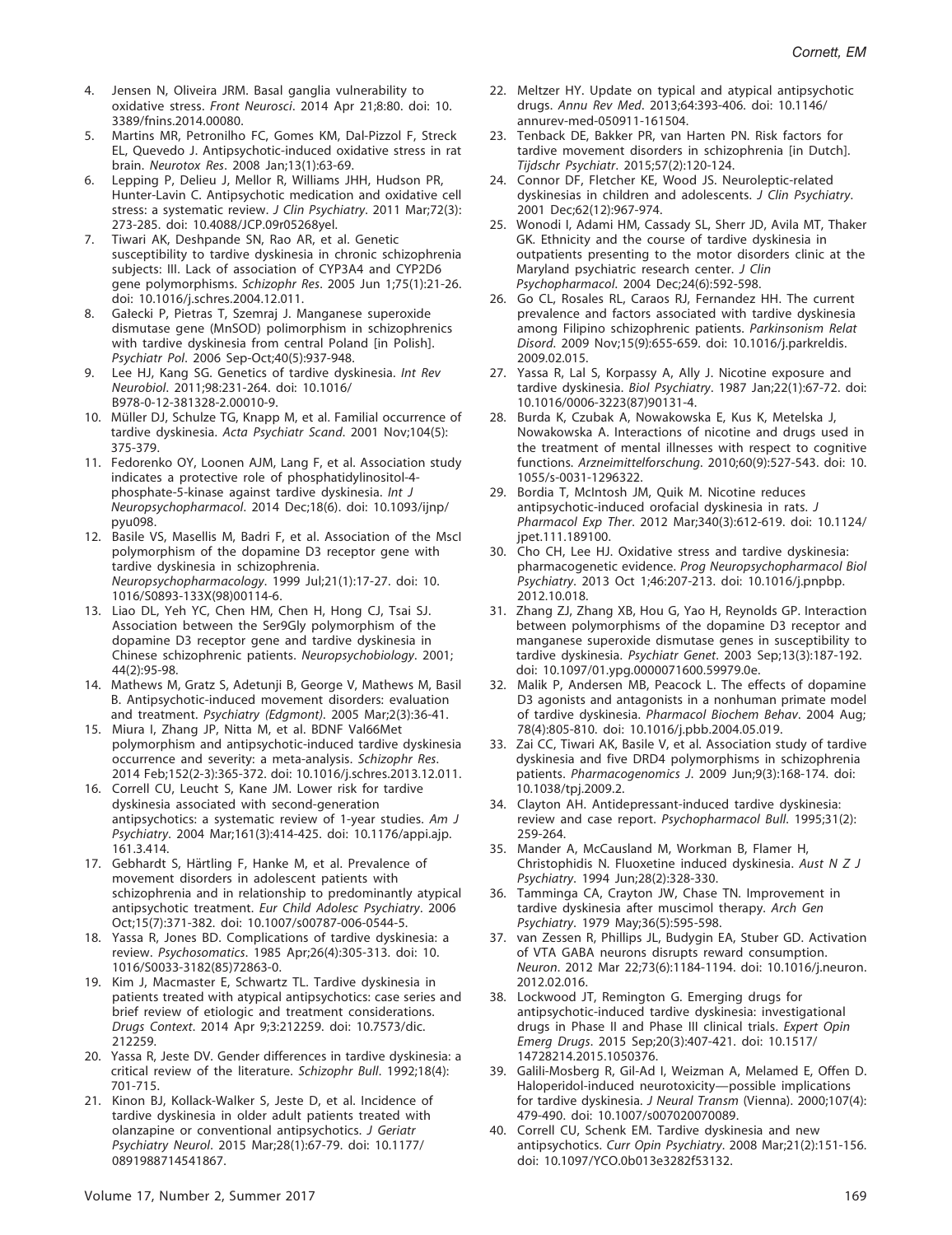- 41. Jeste DV, Okamoto A, Napolitano J, Kane JM, Martinez RA. Low incidence of persistent tardive dyskinesia in elderly patients with dementia treated with risperidone. Am J Psychiatry. 2000 Jul;157(7):1150-1155. doi: 10.1176/appi.ajp. 157.7.1150.
- 42. Goyal R, Devi SH. A case of aripiprazole induced tardive dyskinesia in a neuroleptic-naïve patient with two years of follow up. Clin Psychopharmacol Neurosci. 2014 Apr;12(1): 69-71. doi: 10.9758/cpn.2014.12.1.69.
- 43. Coplan J, Gugger JJ, Tasleem H. Tardive dyskinesia from atypical antipsychotic agents in patients with mood disorders in a clinical setting. J Affect Disord. 2013 Sep 25; 150(3):868-871. doi: 10.1016/j.jad.2013.04.053.
- 44. Ryu S, Yoo JH, Kim JH, et al. Tardive dyskinesia and tardive dystonia with second-generation antipsychotics in nonelderly schizophrenic patients unexposed to first-generation antipsychotics: a cross-sectional and retrospective study. J Clin Psychopharmacol. 2015 Feb;35(1):13-21. doi: 10.1097/ JCP.0000000000000250.
- 45. Simpson GM. The treatment of tardive dyskinesia and tardive dystonia. J Clin Psychiatry. 2000;61 Suppl 4:39-44.
- 46. Caroff SN, Mann SC, Campbell EC, Sullivan KA. Movement disorders associated with atypical antipsychotic drugs. J Clin Psychiatry. 2002;63 Suppl 4:12-19.
- 47. Desmarais JE, Beauclair L, Annable L, Bélanger MC, Kolivakis TT, Margolese HC. Effects of discontinuing anticholinergic treatment on movement disorders, cognition and psychopathology in patients with schizophrenia. Ther Adv Psychopharmacol. 2014 Dec;4(6):257-267. doi: 10.1177/ 2045125314553611.
- 48. Peters R. Ageing and the brain. Postgrad Med J. 2006 Feb; 82(964):84-88. doi: 10.1136/pgmj.2005.036665.
- 49. Vandel P, Bonin B, Leveque E, Sechter D, Bizouard P. Tricyclic antidepressant-induced extrapyramidal side effects. Eur Neuropsychopharmacol. 1997 Aug;7(3): 207-212.
- 50. Boyer P, Lecrubier Y, Stalla-Bourdillon A, Fleurot O. Amisulpride versus amineptine and placebo for the treatment of dysthymia. Neuropsychobiology. 1999;39(1): 25-32.
- 51. Dubovsky SL, Thomas M. Tardive dyskinesia associated with fluoxetine. Psychiatr Serv. 1996 Sep;47(9):991-993. doi: 10. 1176/ps.47.9.991.
- 52. Raveendranathan D, Rao SG. Sertraline induced acute mandibular dystonia. J Neurosci Rural Pract. 2015 Oct-Dec; 6(4):586-587. doi: 10.4103/0976-3147.169804.
- 53. Tong J, Meyer JH, Furukawa Y, et al. Distribution of monoamine oxidase proteins in human brain: implications for brain imaging studies. J Cereb Blood Flow Metab. 2013 Jun;33(6):863-871. doi: 10.1038/jcbfm.2013.19.
- 54. Volz HP, Gleiter CH. Monoamine oxidase inhibitors. A perspective on their use in the elderly. Drugs Aging. 1998 Nov;13(5):341-355.
- 55. Elmer L, Schwid S, Eberly S, et al. Rasagiline-associated motor improvement in PD occurs without worsening of cognitive and behavioral symptoms. J Neurol Sci. 2006 Oct 25;248(1-2):78-83. doi: 10.1016/j.jns.2006.05.014.
- 56. Rao AS, Camilleri M. Review article: metoclopramide and tardive dyskinesia. Aliment Pharmacol Ther. 2010 Jan;31(1): 11-19. doi: 10.1111/j.1365-2036.2009.04189.x.
- 57. Lee A, Kuo B. Metoclopramide in the treatment of diabetic gastroparesis. Expert Rev Endocrinol Metab. 2010;5(5): 653-662.
- 58. Wijemanne S, Jankovic J, Evans RW. Movement disorders from the use of metoclopramide and other antiemetics in the treatment of migraine. Headache. 2016 Jan;56(1): 153-161. doi: 10.1111/head.12712.
- 59. Madruga-Garrido M, Mir P. Tics and other stereotyped movements as side effects of pharmacological treatment. Int Rev Neurobiol. 2013;112:481-494. doi: 10.1016/ B978-0-12-411546-0.00016-0.
- 60. Chadwick D, Reynolds EH, Marsden CD. Anticonvulsantinduced dyskinesias: a comparison with dyskinesias induced by neuroleptics. J Neurol Neurosurg Psychiatry. 1976 Dec; 39(12):1210-1218.
- 61. Zaatreh MM. Anticonvulsant-induced dyskinesia. Expert Opin Drug Saf. 2003 Jul;2(4):385-393.
- 62. Zadikoff C, Munhoz RP, Asante AN, et al. Movement disorders in patients taking anticonvulsants. J Neurol Neurosurg Psychiatry. 2007 Feb;78(2):147-151. doi: 10.1136/ jnnp.2006.100222.
- 63. Zaatreh M, Tennison M, D'Cruz O, Beach RL. Anticonvulsants-induced chorea: a role for pharmacodynamic drug interaction? Seizure. 2001 Dec;10(8): 596-599. doi: 10.1053/seiz.2001.0555.
- 64. Ahmad S, Laidlaw J, Houghton GW, Richens A. Involuntary movements caused by phenytoin intoxication in epileptic patients. J Neurol Neurosurg Psychiatry. 1975 Mar;38(3): 225-231.
- 65. Yoshida M, Yamada S, Ozaki Y, Nakanishi T. Phenytoininduced orofacial dyskinesia. A case report. J Neurol. 1985; 231(6):340-342.
- 66. Harrison MB, Lyons GR, Landow ER. Phenytoin and dyskinesias: a report of two cases and review of the literature. Mov Disord. 1993;8(1):19-27. doi: 10.1002/mds. 870080104.
- 67. Bellman MH, Haas L. Letter: Toxic reaction to phenytoin. Br Med J. 1974 Jul 27;3(5925):256-257.
- 68. Alford EL, Wheless JW, Phelps SJ. Treatment of generalized convulsive status epilepticus in pediatric patients. J Pediatr Pharmacol Ther. 2015 Jul-Aug;20(4):260-289. doi: 10.5863/ 1551-6776-20.4.260.
- 69. Benzi G, Arrigoni E, Scelsi R, Marzatico F, Gorini A, Villa RF. Acetylcholine esterase sensitivity to chronic administration of diphenylhydantoin and effects on cerebral enzymatic activities related to energy metabolism. Neurochem Res. 1980 Aug;5(8):905-911.
- 70. Mendez JS, Cotzias GC, Mena I, Papavasiliou PS. Diphenylhydantoin. Blocking of levodopa effects. Arch Neurol. 1975 Jan;32(1):44-46.
- 71. Granacher RP Jr. Facial dyskinesia after antihistamines. N Engl J Med. 1977 Mar 3;296(9):516. doi: 10.1056/ NEJM197703032960917.
- 72. Navarro Blasco FJ, Brotons Cuixart C, Alvarez Cristóbal ML. Acute dyskinesia caused by antihistamines [in Spanish]. Med Clin (Barc). 1984 Jan;82(3):137.
- 73. Barone DA, Raniolo J. Facial dyskinesia from overdose of an antihistamine. N Engl J Med. 1980 Jul 10;303(2):107. doi: 10. 1056/NEJM198007103030211.
- 74. Clark BG, Araki M, Brown HW. Hydroxyzine-associated tardive dyskinesia. Ann Neurol. 1982 Apr;11(4):435-435. doi: 10.1002/ana.410110423.
- 75. Ananth J, Burgoyne KS, Niz D, Smith M. Tardive dyskinesia in 2 patients treated with ziprasidone. J Psychiatry Neurosci. 2004 Nov;29(6):467-469.
- 76. Heath HW, Allen JK. Acute dystonia following standard doses of a cold medicine containing phenylpropanolamine. Clin Pediatr (Phila). 1997 Jan;36(1):57-58.
- 77. Powers JM. Decongestant-induced blepharospasm and orofacial dystonia. JAMA. 1982 Jun 18;247(23):3244-3245.
- 78. Henry B, Fox SH, Peggs D, Crossman AR, Brotchie JM. The alpha2-adrenergic receptor antagonist idazoxan reduces dyskinesia and enhances anti-parkinsonian actions of Ldopa in the MPTP-lesioned primate model of Parkinson's disease. Mov Disord. 1999 Sep;14(5):744-753.
- 79. Buck K, Voehringer P, Ferger B. The alpha(2) adrenoceptor antagonist idazoxan alleviates L-DOPA-induced dyskinesia by reduction of striatal dopamine levels: an in vivo microdialysis study in 6-hydroxydopamine-lesioned rats. J Neurochem. 2010 Jan;112(2):444-452. doi: 10.1111/j. 1471-4159.2009.06482.x.
- 80. Osifo NG. Drug-related transient dyskinesias. Clin Pharmacol Ther. 1979 Jun;25(6):767-771.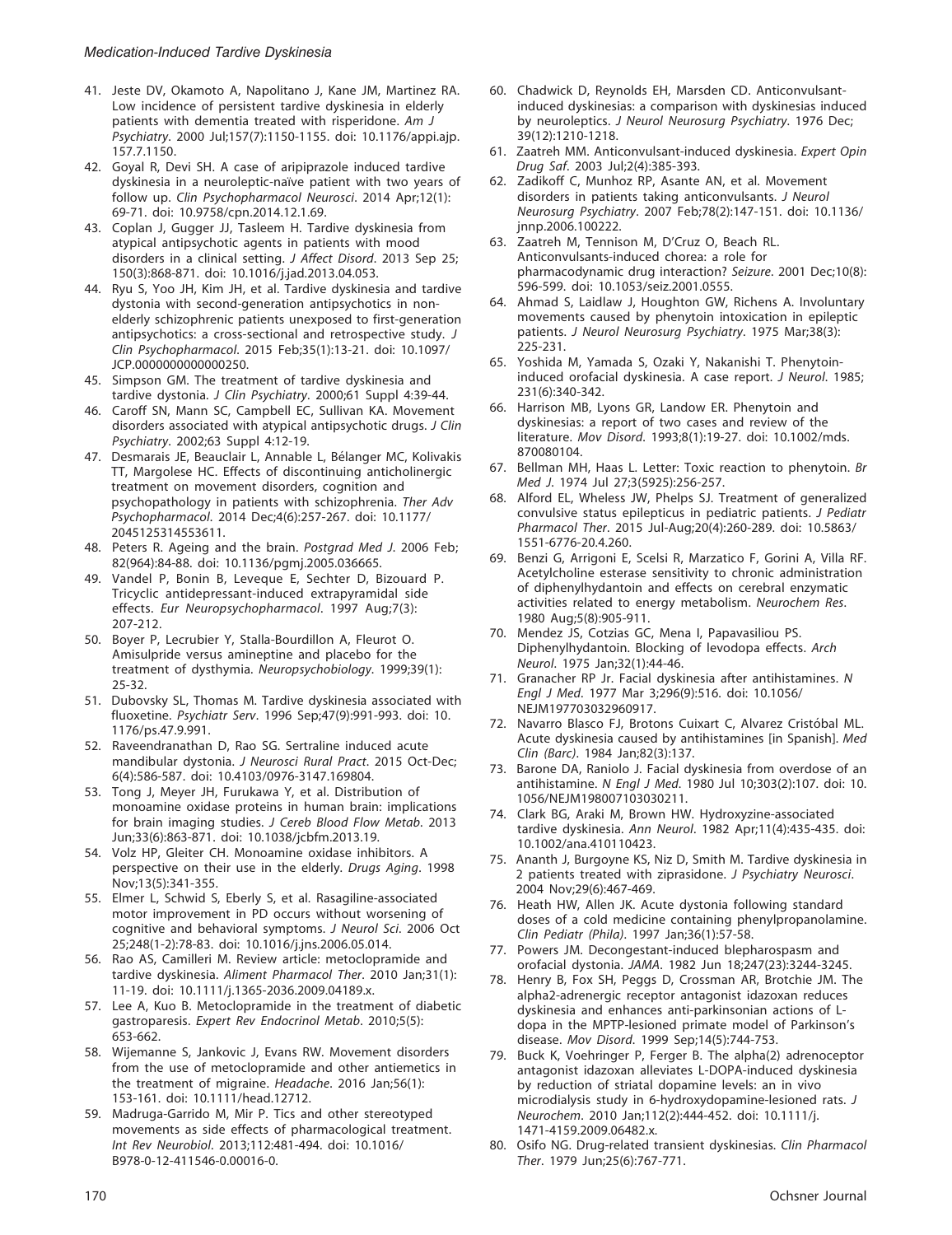- 81. Giuffrida AM, Sjöstrand J, Cambria A, et al. In vitro action of chloroquine on nucleic acid and protein biosynthesis in the rabbit retina. Neuropharmacology. 1976 Jul;15(7): 439-441.
- 82. Metcalf G, Thompson JW. The effect of various aminedepleting drugs on the fever response exhibited by rabbits to bacterial or leucocyte pyrogen. Br J Pharmacol. 1975 Jan; 53(1):21-27.
- 83. Sossi V, de la Fuente-Fernández R, Schulzer M, Adams J, Stoessl J. Age-related differences in levodopa dynamics in Parkinson's: implications for motor complications. Brain. 2006 Apr;129(Pt 4):1050-1058. doi: 10.1093/brain/ awl028.
- 84. Oliveri RL, Annesi G, Zappia M, et al. Dopamine D2 receptor gene polymorphism and the risk of levodopa-induced dyskinesias in PD. Neurology. 1999 Oct;53(7):1425-1430.
- 85. Bibbiani F, Costantini LC, Patel R, Chase TN. Continuous dopaminergic stimulation reduces risk of motor complications in parkinsonian primates. Exp Neurol. 2005 Mar;192(1):73-78. doi: 10.1016/j.expneurol.2004.11.013.
- 86. Rascol O, Sabatini U, Brefel C, et al. Cortical motor overactivation in parkinsonian patients with L-dopainduced peak-dose dyskinesia. Brain. 1998 Mar;121 (Pt 3): 527-533.
- 87. Chase TN, Bibbiani F, Oh JD. Striatal glutamatergic mechanisms and extrapyramidal movement disorders. Neurotox Res. 2003;5(1-2):139-146.
- 88. Brotchie JM. Nondopaminergic mechanisms in levodopainduced dyskinesia. Mov Disord. 2005 Aug;20(8):919-931. doi: 10.1002/mds.20612.
- 89. Calon F, Grondin R, Morissette M, et al. Molecular basis of levodopa-induced dyskinesias. Ann Neurol. 2000 Apr;47(4 Suppl 1):S70-S78.
- 90. Aosaki T, Miura M, Suzuki T, Nishimura K, Masuda M. Acetylcholine-dopamine balance hypothesis in the striatum: an update. Geriatr Gerontol Int. 2010 Jul;10 Suppl 1: S148-S157. doi: 10.1111/j.1447-0594.2010.00588.x.
- 91. Klawans HL, Rubovits R. Effect of cholinergic and anticholinergic agents on tardive dyskinesia. J Neurol Neurosurg Psychiatry. 1974 Aug;37(8):941-947.
- 92. Casey DE, Gerlach J, Magelund G, Christensen TR. gamma-Acetylenic GABA in tardive dyskinesia. Arch Gen Psychiatry. 1980 Dec;37(12):1376-1379.
- 93. Deik A, Saunders-Pullman R, Luciano MS. Substance of abuse and movement disorders: complex interactions and comorbidities. Curr Drug Abuse Rev. 2012 Sep;5(3):243-253.
- 94. Ramchandani D, López-Muñoz F, Alamo C. Meprobamatetranquilizer or anxiolytic? A historical perspective. Psychiatr Q. 2006 Spring;77(1):43-53. doi: 10.1007/s11126-006-7960-z.
- 95. Naila A, Flint S, Fletcher G, Bremer P, Meerdink G. Control of biogenic amines in food—existing and emerging approaches. J Food Sci. 2010 Sep;75(7):R139-R150. doi: 10. 1111/j.1750-3841.2010.01774.x.
- 96. Sathyanarayana Rao TS, Yeragani VK. Hypertensive crisis and cheese. Indian J Psychiatry. 2009 Jan;51(1):65-66. doi: 10.4103/ 0019-5545.44910.
- 97. Malhi GS, Tanious M, Das P, Coulston CM, Berk M. Potential mechanisms of action of lithium in bipolar disorder. Current understanding. CNS Drugs. 2013 Feb;27(2):135-153. doi: 10. 1007/s40263-013-0039-0.
- 98. Ghadirian AM, Annable L, Bélanger MC, Chouinard G. A cross-sectional study of parkinsonism and tardive dyskinesia in lithium-treated affective disordered patients. J Clin Psychiatry. 1996 Jan;57(1):22-28.
- 99. van Harten PN, Hoek HW, Matroos GE, van Os J. Evidence that lithium protects against tardive dyskinesia: the Curaçao extrapyramidal syndromes study. Eur Neuropsychopharmacol. 2008 Feb;18(2):152-155. doi: 10. 1016/j.euroneuro.2007.07.004.
- 100. Mukherjee S, Rosen AM, Caracci G, Shukla S. Persistent tardive dyskinesia in bipolar patients. Arch Gen Psychiatry. 1986 Apr;43(4):342-346.
- 101. Correll CU, Detraux J, De Lepeleire J, De Hert M. Effects of antipsychotics, antidepressants and mood stabilizers on risk for physical diseases in people with schizophrenia, depression and bipolar disorder. World Psychiatry. 2015 Jun; 14(2):119-136. doi: 10.1002/wps.20204.
- 102. Schwarzschild MA. Caffeine in Parkinson disease: better for cruise control than snooze patrol? Neurology. 2012 Aug 14;79(7):616-618. doi: 10.1212/WNL. 0b013e318263580e.
- 103. Wills AM, Eberly S, Tennis M, et al. Caffeine consumption and risk of dyskinesia in CALM-PD. Mov Disord. 2013 Mar; 28(3):380-383. doi: 10.1002/mds.25319.
- 104. Kish SJ. Pharmacologic mechanisms of crystal meth. CMAJ. 2008 Jun 17;178(13):1679-1682. doi: 10.1503/cmaj.071675.
- 105. Thiel A, Dressler D. Dyskinesias possibly induced by norpseudoephedrine. J Neurol. 1994 Jan;241(3):167-169.
- 106. Rusyniak DE. Neurologic manifestations of chronic methamphetamine abuse. Neurol Clin. 2011 Aug;29(3): 641-655. doi: 10.1016/j.ncl.2011.05.004.
- 107. Saltz BL, Robinson DG, Woerner MG. Recognizing and managing antipsychotic drug treatment side effects in the elderly. Prim Care Companion J Clin Psychiatry. 2004;6(Suppl 2):14-19.
- 108. Kalachnik JE, Sprague RL. The Dyskinesia Identification System Condensed User Scale (DISCUS): reliability, validity, and a total score cut-off for mentally ill and mentally retarded populations. J Clin Psychol. 1993 Mar;49(2):177-189.
- 109. Bergman J, Dwolatzky T, Brettholz I, Lerner V. Beneficial effect of donepezil in the treatment of elderly patients with tardive movement disorders. J Clin Psychiatry. 2005 Jan; 66(1):107-110.
- 110. Tammenmaa IA, Sailas E, McGrath JJ, Soares-Weiser K, Wahlbeck K. Systematic review of cholinergic drugs for neuroleptic-induced tardive dyskinesia: a meta-analysis of randomized controlled trials. Prog Neuropsychopharmacol Biol Psychiatry. 2004 Nov;28(7):1099-1107. doi: 10.1016/j. pnpbp.2004.05.045.
- 111. Warnez S, Alessi-Severini S. Clozapine: a review of clinical practice guidelines and prescribing trends. BMC Psychiatry. 2014 Apr 7;14:102. doi: 10.1186/1471-244X-14-102.
- 112. Lehman AF, Lieberman JA, Dixon LB, et al. Practice guideline for the treatment of patients with schizophrenia, second edition. Am J Psychiatry. 2004 Feb;161(2 Suppl):1-56.
- 113. Agid O, Arenovich T, Sajeev G, et al. An algorithm-based approach to first-episode schizophrenia: response rates over 3 prospective antipsychotic trials with a retrospective data analysis. J Clin Psychiatry. 2011 Nov;72(11):1439-1444. doi: 10.4088/JCP.09m05785yel.
- 114. Kane JM, Woerner MG, Pollack S, Safferman AZ, Lieberman JA. Does clozapine cause tardive dyskinesia? J Clin Psychiatry. 1993 Sep;54(9):327-330.
- 115. Emsley R, Turner HJ, Schronen J, Botha K, Smit R, Oosthuizen PP. A single-blind, randomized trial comparing quetiapine and haloperidol in the treatment of tardive dyskinesia. J Clin Psychiatry. 2004 May;65(5):696-701.
- 116. Katzenschlager R. Apomorphine in the treatment of Parkinson's disease. Eur Neurol Rev. 2009;4(1):28-30. doi: 10. 17925/ENR.2009.04.01.28.
- 117. Müller T. Valbenazine granted breakthrough drug status for treating tardive dyskinesia. Expert Opin Investig Drugs. 2015 Jun;24(6):737-742. doi: 10.1517/13543784.2015.1029573.
- 118. Lerner PP, Miodownik C, Lerner V. Tardive dyskinesia (syndrome): Current concept and modern approaches to its management. Psychiatry Clin Neurosci. 2015 Jun;69(6): 321-334. doi: 10.1111/PCN.12270.
- 119. Sharma H. Treatment of tardive dyskinesia by tetrabenazine, clonazepam and vitamin E. Indian J Psychiatry. 2009 Apr; 51(2):162-163. doi: 10.4103/0019-5545.49466.
- 120. Fukasawa T, Takahashi M, Otani K. A successful clonazepam treatment without tolerance in a patient with spontaneous oral dyskinesia. Prog Neuropsychopharmacol Biol Psychiatry. 2001 Oct;25(7):1477-1480.